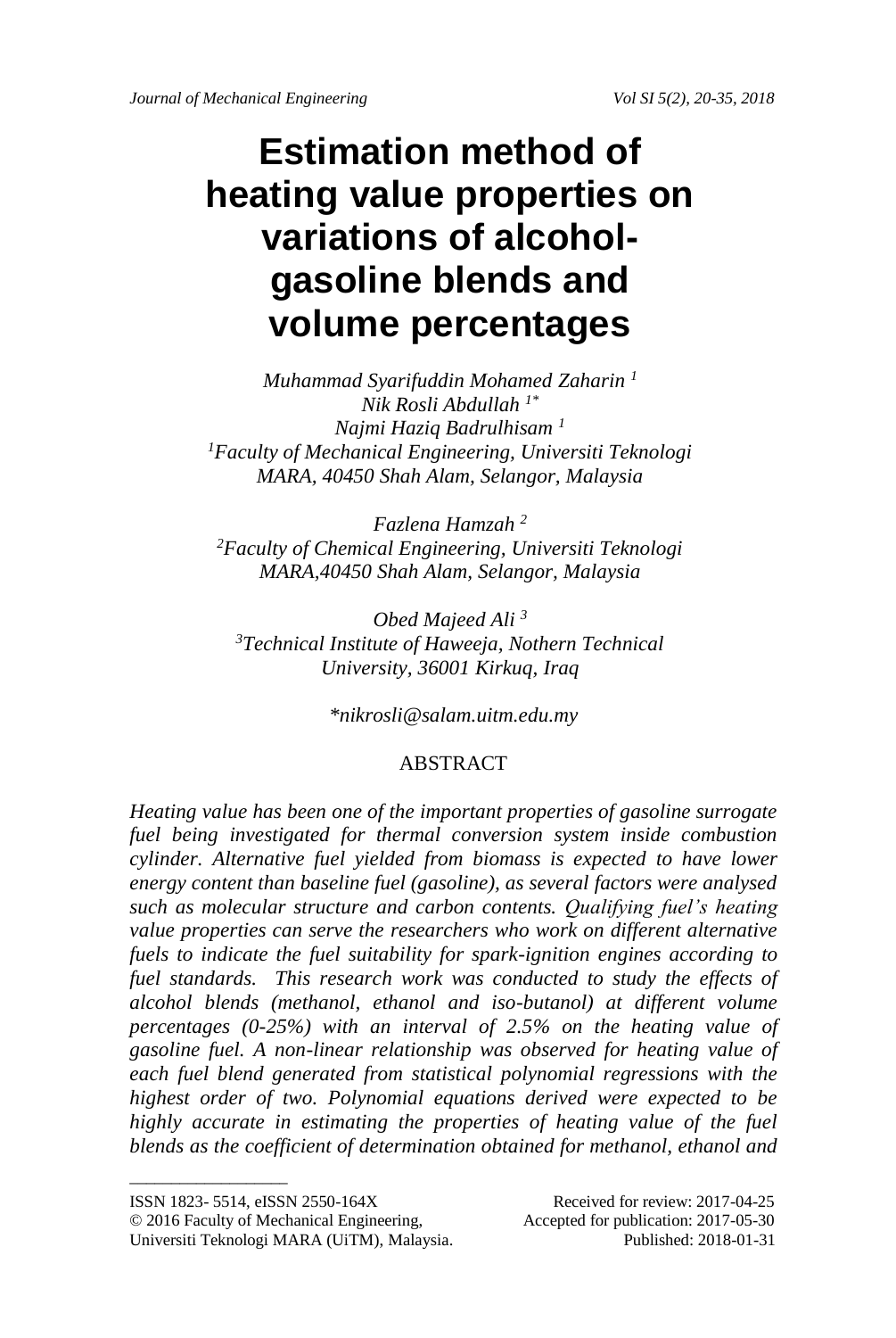*iso-butanol blends were 0.9445, 0.9691 and 0.692, respectively. Analysis based on the percentage error was done using average absolute error and average bias error with those blends producing lower than 2% error. The estimation model is suggested to be used as it produces highly accurate and precise results for the alcohol-gasoline blends.*

**Keywords:** *estimation method; alcohol-gasoline blends; physicochemical properties; heating value, combustion characteristics.*

## **Introduction**

Physicochemical properties such as kinematic viscosity, density and heating value are important properties that need to be utilized in optimizing the combustion behaviour, engine performance and exhaust emissions of either spark-ignition or compression ignition engine. Analysis for estimating the properties of parameters related to its chemical structure has been made since 1960s by Gouw and Vlugter [1]. They investigated the relations of density and molar volume of fatty acid methyl ester (FAME) at  $20^{\circ}$ C using Smittenberg relation. This relation was used to express the physical constants to a homologous series of hydrocarbons [2]. Prediction of viscosity for fatty acid methyl ester composition has been proposed by C. A. W. Allen et al. [3] with verifications using controlled mixtures of natural biodiesels and standard fatty acid esters. The Grunberg-Nissan model [4] has been used by the authors to develop binary mixtures and optimally works for nonassociated liquids.

Heating value has been classified into two bases; higher heating value (HHV) and lower heating value (LHV). HHV determines the gross calorific value in which the heat released from the fuel is in the state of liquid. Meanwhile, LHV regulates the net calorific value based on the heat generated from the gaseous liquid as the product [5]. In accordance to ASTM D240-09 [6] for the standard test method for heating value of hydrocarbon fuels by bomb calorimeter, HHV and LHV are related to each other as shown in Equation (1):

$$
Q_{net}(LHV, 25^{\circ}C) = 10.025 + (0.7195)Q_{gross}(HHV, 25^{\circ}C)
$$
 (1)

.

Where  $Q_{net}$  = Net heat released during combustion process, MJ/kg  $Q_{aross}$  = Gross heat released during combustion process, MJ/kg

Alternative fuels have lower energy content compared to gasoline resulting from its chemical structure. The utilization of these fuels that have less energy content usually causes a reduction in the engine output power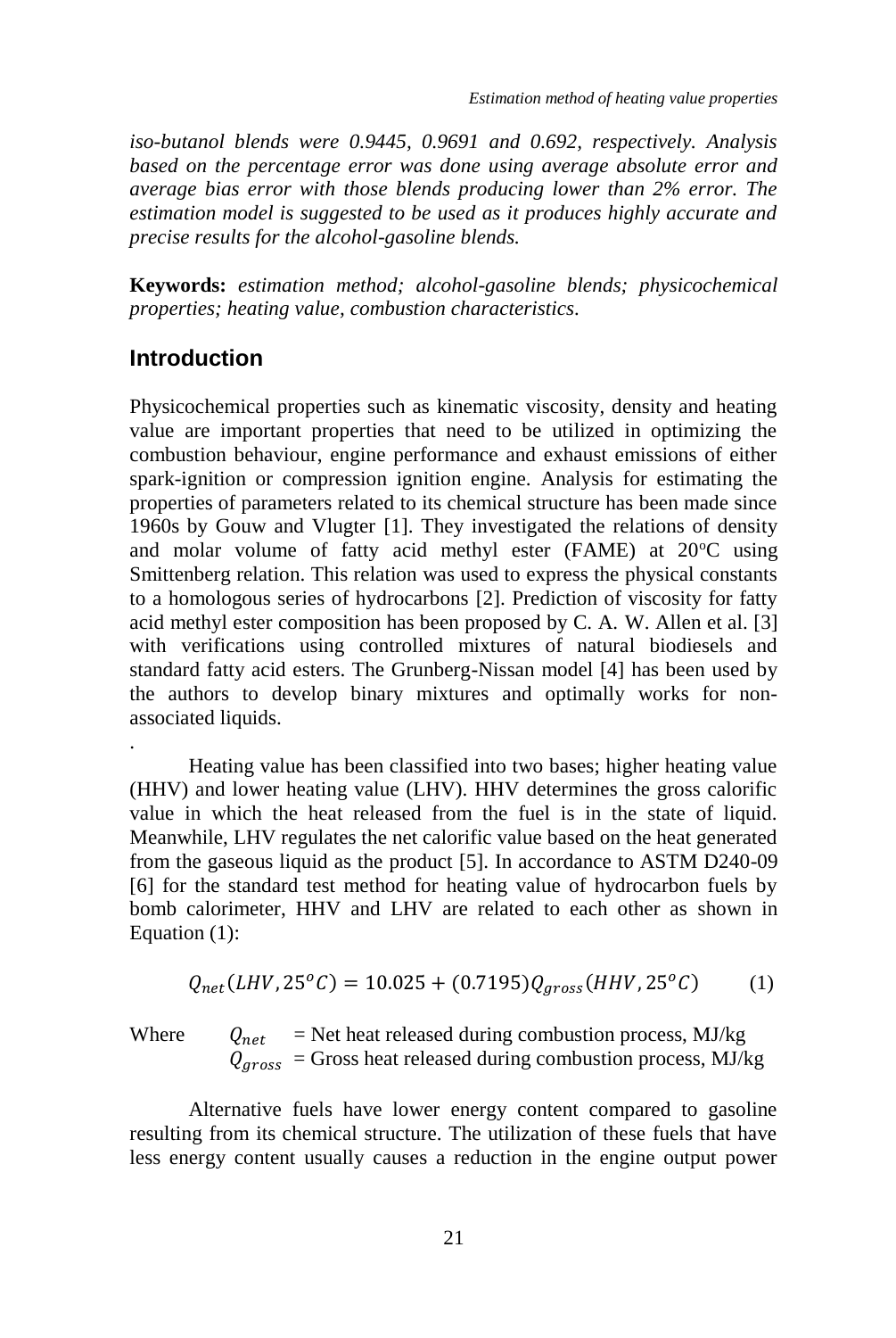with higher specific fuel consumption. Therefore, the energy content is currently one of the major technical issues in the use of different alternative fuels as it relates to the engine power. However, the conducted researches on measuring the energy content were very limited and did not indicate the methods and equipment used for measurement. Moreover, the information concerning the energy content determination of different fuels remains scarce.

C. Sheng and J. L. T Azevedo [5] analysed higher heating value of biomass fuels based on three types of analyses; ultimate, proximate and chemical composition. Statistical evaluations from a larger database were collected from open literature as it was found that the correlations based on ultimate analysis are the most accurate with average absolute error (AAE) of less than 7% compared to those of proximate and chemical composition analyses. Comparisons between those analyses of estimating higher heating values have been investigated throughout the previous studies [7-10]. In general, the estimation methods have been divided into three groups with certain elements of carbon (C), hydrogen (H), nitrogen (N), sulphur (S) and oxygen (O):

1) Consideration of 5 elements (C, H, N, S, O) [11].

$$
HHV = 35.2C + 116.2H + 6.3N + 10.5S - 11.1O
$$
 (2)

2) Consideration of 3 elements (C, H, O) [12].

$$
HHV = 30.1C + 52.5H + 6.4O - 76.3
$$
 (3)

3) Consideration of 1 element (C) [13].

$$
HHV = 43.7C + 167.0
$$
 (4)

Heating value has brought several key roles in determining the quality of the fuel on gasoline engine performance, combustion behaviour and exhaust emissions [14, 15]. Such implications of heating value have been listed in Table 1.

In part of the energy production for alcohol-gasoline blend, ethanolgasoline blends have slightly the same effects as the methanol-gasoline blends. M. Koc et al. [16] evaluated the engine performance and emission characteristics of a single cylinder four-stroke spark-ignition engine fuelled with ethanol-gasoline blends (50% and 85% of ethanol). The authors concluded that ethanol-gasoline blends produced higher brake specific fuel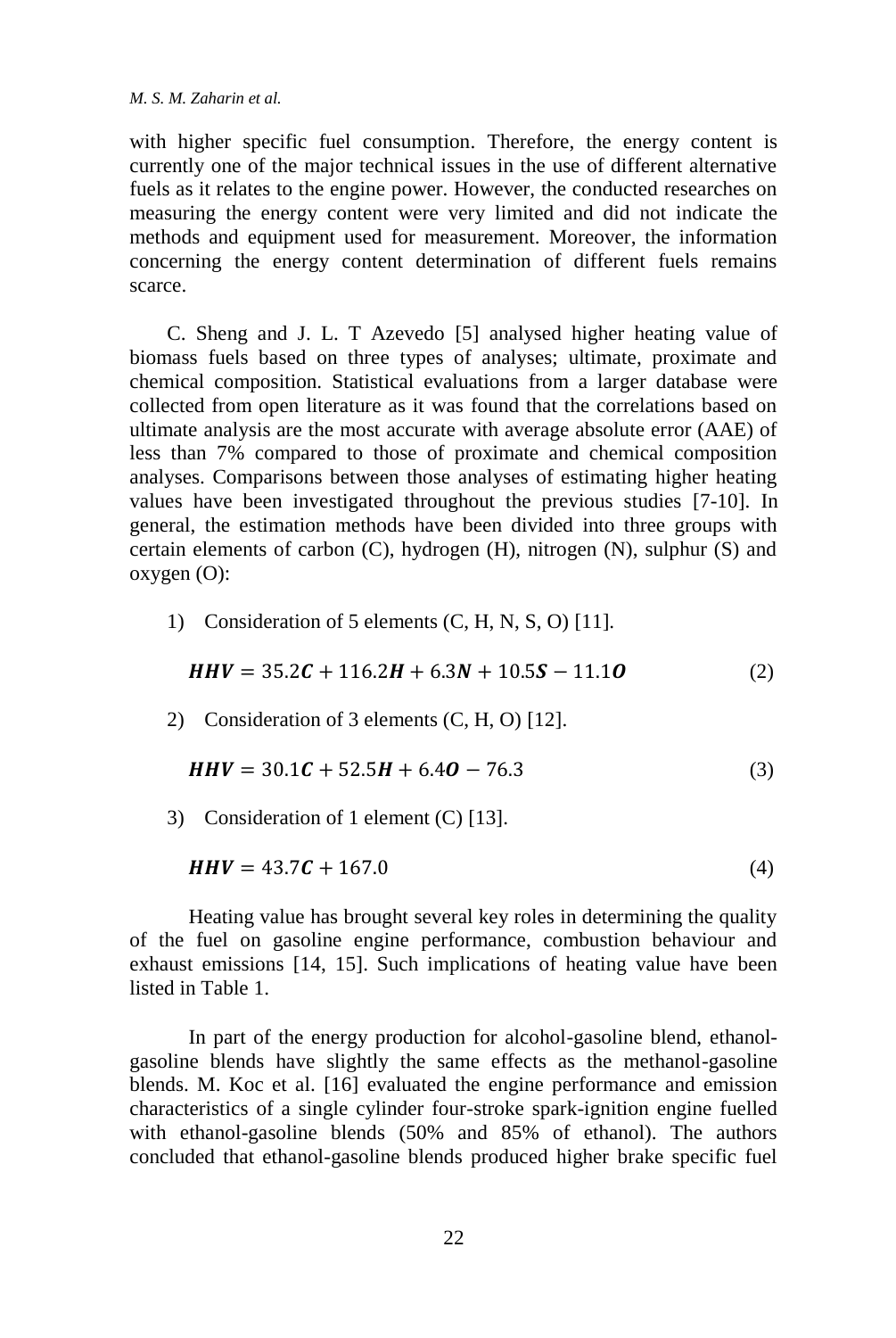consumption (BSFC) than pure gasoline relying on the volume percentage of ethanol. This was attributed to the lower brake power produced by the fuel blend in which that LHV of the fuel is the main factor contributing to these findings [17-20]. These findings can be supported by the research conducted by Simeon Iliev [21] who has developed a 1-D combustion model using AVL BOOST for simulating a four-stroke, port fuel injection, spark-ignition engine fuelled with methanol and ethanol-gasoline blends. The combustion model was used to estimate the influence of the fuel blends with a variety of volume percentage on engine performance and exhaust emissions. In comparison to pure gasoline fuel, ethanol-gasoline blends produced lower engine brake power as the heating value of ethanol is lower than that of gasoline fuel.

I. M. Yusri et al. [22] compared the effects of 2-butanol-gasoline blends at half throttle position at 3 different volume percentages (5%, 10% and 15%) on combustion characteristics of cylinder pressure, rate of heat release (ROHR) and average indicated mean effective pressure (IMEP). The results showed that the fuel blends have reduced the cylinder pressure at all volume percentages. Comparing between gasoline-butanol blends, GBu5 (gasoline 95% - butanol 5%) has the lowest pressure with 19.8 bar, followed by GBu10 (gasoline 90% - butanol 10%) and GBu15 (gasoline 85% - butanol 15%) at 20.3 and 20.8 bar, respectively. These results contributed to the increasing volume percentage of 2-butanol in the fuel blends which were also related to the ROHR and average IMEP produced [23].

I. Gravalos et al. [24] examined the emission characteristics of a single cylinder spark ignition engine fuelled with lower-higher molecular mass alcohol-gasoline blends. The blends consisted of  $C_1-C_5$  alcohol with approximately 1.9% methanol, 3.5% propanol, 1.5% butanol, 1.1% pentanol and variable volume percentage of ethanol with pure gasoline fuel at the engine speed of 800-1600 rpm. The results showed that lower-higher molecular mass of alcohol-gasoline blends emitted lower CO and HC emissions compared to those of pure gasoline fuel. In contrast with the behaviour of CO and HC emissions, exhaust emissions of  $CO<sub>2</sub>$  and  $NO<sub>x</sub>$  were higher for the lower-higher molecular mass of alcohol-gasoline blends than those from pure gasoline fuel. Due to the lower heating values of methanol, ethanol, propanol, butanol and pentanol as compared to that of pure gasoline, brake power produced was lower than pure gasoline. The contribution of oxygen content presence in those alcohol fuels has improved the combustion process [25]; thus, reduced the exhaust emissions of CO and HC gases. The presence of oxygen content has also increased the thermal efficiency [26] for the fuel blends and resulted in the increased emissions of  $CO<sub>2</sub>$  and  $NO<sub>x</sub>$  gases. This result can also be attributed to lower enthalpy of vaporization and higher flame speed of those alcohols than pure gasoline [27].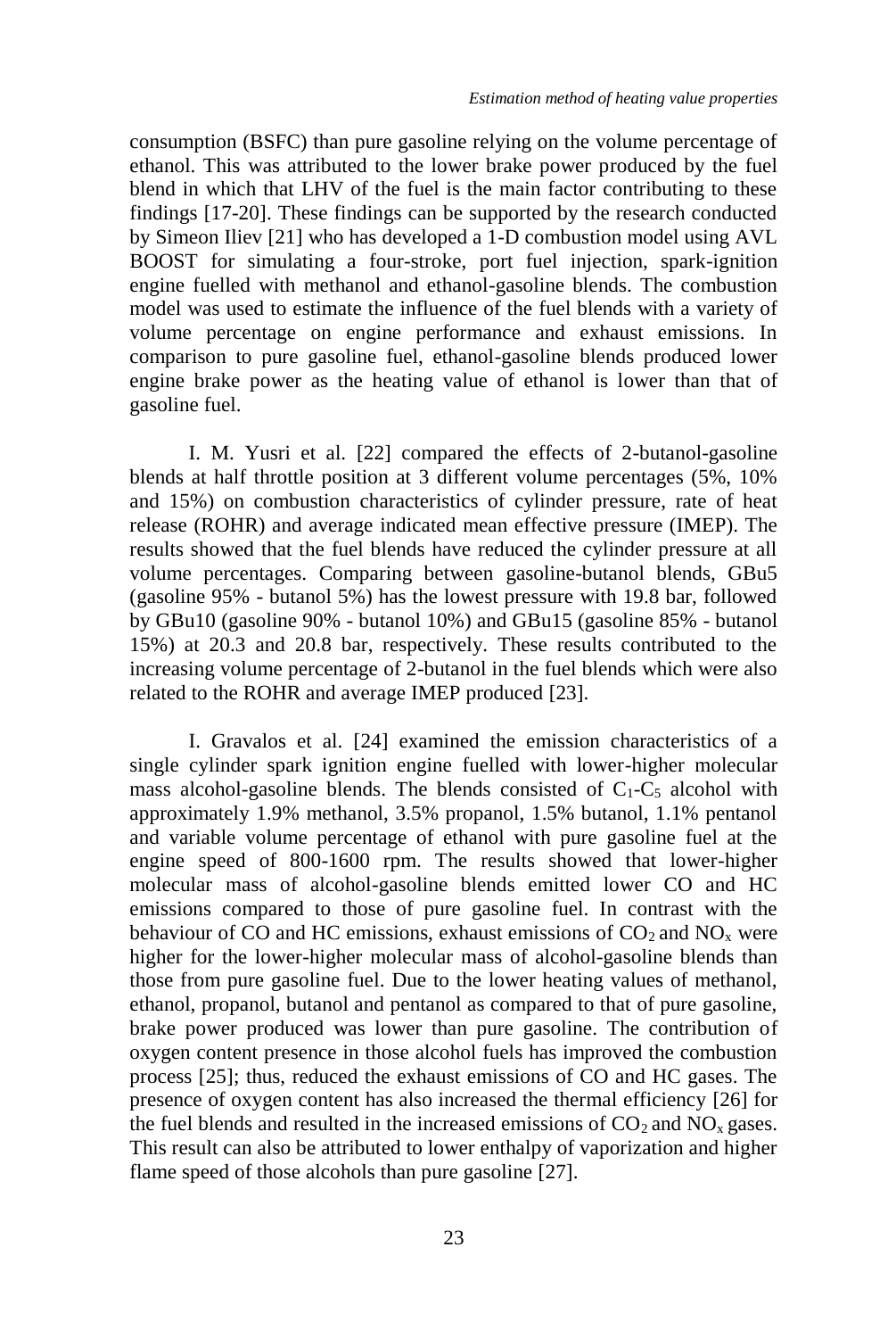| Performance                   | Author(s)                     | <b>Fuel</b>                                  | <b>Output parameters</b>         | <b>Results</b> |
|-------------------------------|-------------------------------|----------------------------------------------|----------------------------------|----------------|
| <b>Indices</b>                |                               | blends                                       |                                  | (vs)           |
|                               |                               |                                              |                                  | baseline)      |
|                               | S. Liu et<br>al. [28]         | MG                                           | Brake power, kW                  | Higher         |
|                               |                               | $(0-30%$                                     | Brake torque, Nm                 | Lower          |
|                               |                               | methanol)                                    | BTE, %                           | Higher         |
|                               | M. Koc et                     | EG                                           | Brake torque, Nm                 | Higher         |
|                               | al. [16]                      | $(50% -$                                     | Brake power, kW                  | Higher         |
|                               |                               | 85%<br>of<br>ethanol)                        | BSFC, g/kWh                      | Higher         |
| <b>Engine</b>                 | Simeon                        | MG                                           | Brake power, kW                  | Higher         |
|                               | Iliev $[21]$                  | (medium                                      | BSFC, g/kWh                      | Higher         |
|                               |                               | level<br>of                                  |                                  |                |
|                               |                               | methanol)                                    |                                  |                |
|                               |                               | EG                                           | Brake power, kW                  | Lower          |
|                               |                               | (medium                                      | BSFC, g/kWh                      | Higher         |
|                               |                               | level<br>of                                  |                                  |                |
|                               |                               | ethanol)                                     |                                  |                |
|                               | B. Deng<br>et al. [29]        | <b>BG</b><br>$(30$ and<br>35% of<br>ethanol) | Ignition timing, <sup>o</sup> CA | Higher         |
|                               |                               |                                              | Rate of heat release,            | Lower          |
|                               |                               |                                              | $1$ /°CA                         |                |
| <b>Combustion</b><br>behavior |                               |                                              | Cylinder pressure,               | Lower          |
|                               |                               |                                              | bar<br>Cylinder temperature,     |                |
|                               |                               |                                              | $\rm ^{o}C$                      | Higher         |
|                               | I. M.<br>Yusri et<br>al. [22] | 2BG<br>$(5, 10$ and<br>15% of 2-<br>butanol) | Average IMEP, bar                | Lower          |
|                               |                               |                                              | Cylinder pressure,               | Lower          |
|                               |                               |                                              | bar                              |                |
|                               |                               |                                              | Rate of heat release,<br>J/°CA   | Lower          |
| <b>Exhaust</b><br>emissions   | I.<br>Gravalos<br>et al. [24] | Blended                                      | CO, %                            | Lower          |
|                               |                               | (blend<br>mixture)                           | CO <sub>2</sub> , %              | Higher         |
|                               |                               |                                              | HC, ppm                          | Lower          |
|                               |                               |                                              | $NOx$ , ppm                      | Higher         |
|                               |                               | MG                                           | CO, %                            | Higher         |
|                               |                               | (low level                                   | CO <sub>2</sub> , %              | Lower          |
|                               | S. Altun                      | methanol)                                    | HC, ppm                          | Higher         |
|                               | et al. [30]                   | EG                                           | CO, %                            | Higher         |
|                               |                               | (low level                                   | CO <sub>2</sub> , %              | Lower          |
|                               |                               | ethanol)                                     | HC, ppm                          | Higher         |

**Table 1**:Implications of heating value on alcohol-gasoline fuel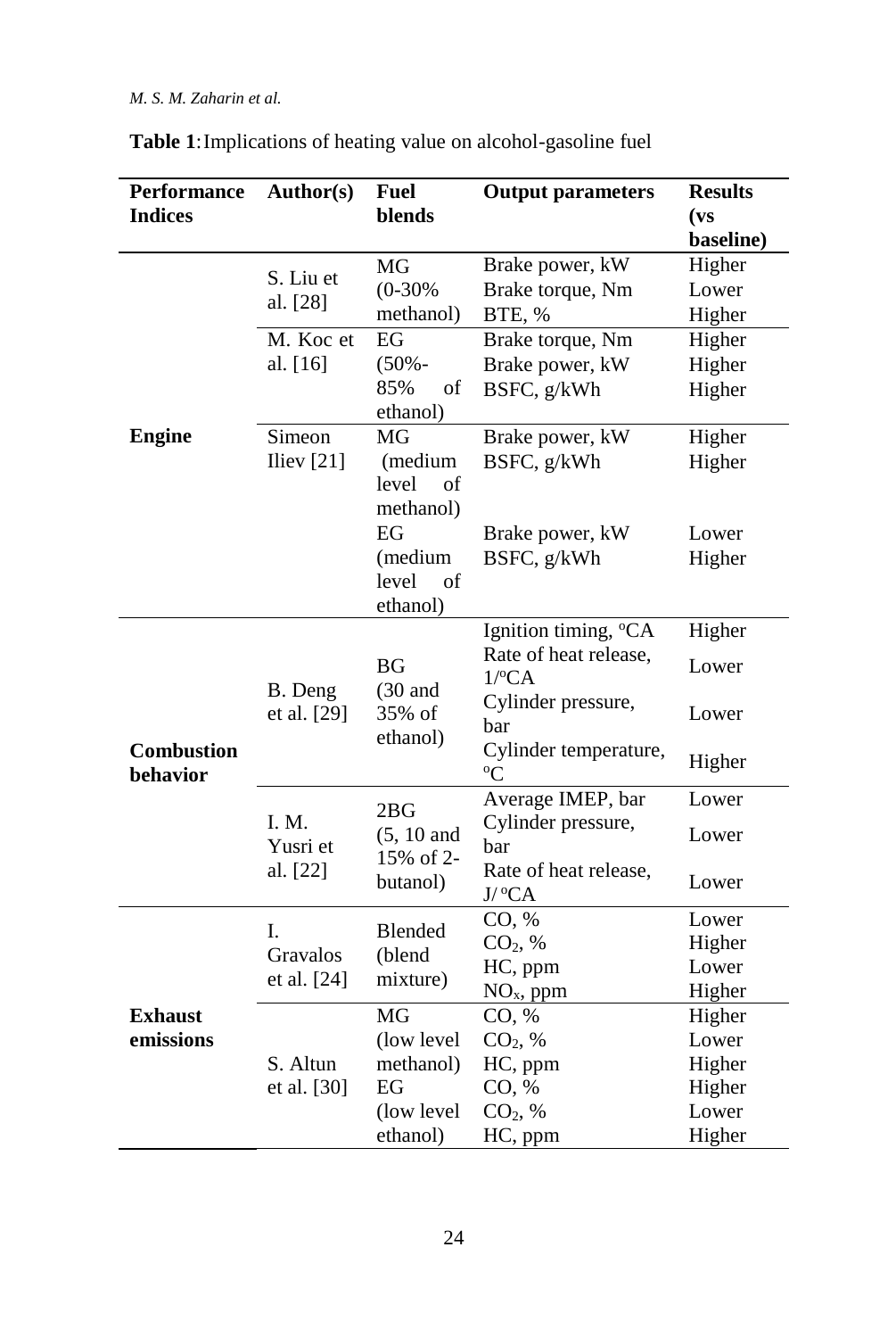| Legends        |                                                            |
|----------------|------------------------------------------------------------|
| Vs. baseline:  | comparison with baseline fuel                              |
| MG:            | Methanol-gasoline                                          |
| EG:            | Ethanol-gasoline                                           |
| BG:            | Butanol-gasoline                                           |
| 2BG:           | 2-butanol-gasoline                                         |
| Blended:       | Methanol, ethanol, propanol, butanol and pentanol-gasoline |
| Low level:     | 5 and 10% of ethanol                                       |
| Medium level:  | 5%, 10%, 20%, 30%, and 50%                                 |
| Blend mixture: | 5 different blends with each alcohol percentage            |

S. Altun et al. [30] examined the effects of methanol and ethanolgasoline blends with different percentage blends (5 and 10 vol.%) on emission characteristics of a spark-ignition engine. The engine was tested at varied engine speed between 1000 and 4000 rpm with intervals of 500 rpm. Average findings from the tests showed the emissions of CO and HC for methanol and ethanol-gasoline blends are lower than that of pure gasoline. Due to the oxygenated fuels of methanol and ethanol, M5 (methanol 5% gasoline 95%), M10 (methanol 10% - gasoline 90%), E5 (ethanol 5% gasoline 95%) and E10 (ethanol 10% - gasoline 90%) showed significant reduction on the emission of CO by 9%, 10.6%, 7% and 9.8%, respectively. The emission characteristics of HC were slightly the same as CO emission. In comparison between methanol and ethanol blends with pure gasoline fuel, M5 and M10 reduced the emissions of HC by 6.7% and 13%, while E5 and E10 decreased 5.3% and 15% of HC emissions. This condition has strengthened the idea of implementing alcohol as fuel blends to reduce hazardous exhaust emission resulted from engine combustion.

The literature survey revealed that limited studies have investigated the measurement of heating value of the fuel. These studies did not provide sufficient details about the used equipment, procedure of testing and the obtained data. Furthermore, most of these studies conducted depended on the results from the experimental measurements without any statistical analysis to evaluate the effect of increasing the percentage of fuel blend. The relation between higher and lower heating value is also important and should be considered during the analysis of the experimental data for more significant and reliable results.

Hence, in this research, application of alcohol blends on gasoline fuel has been thoroughly investigated with experimental and theoretical works using bomb calorimeter and statistical polynomial equations, respectively. The main task was to derive equations for the heating value properties of alcohol-gasoline blends using 10 different volumes percentages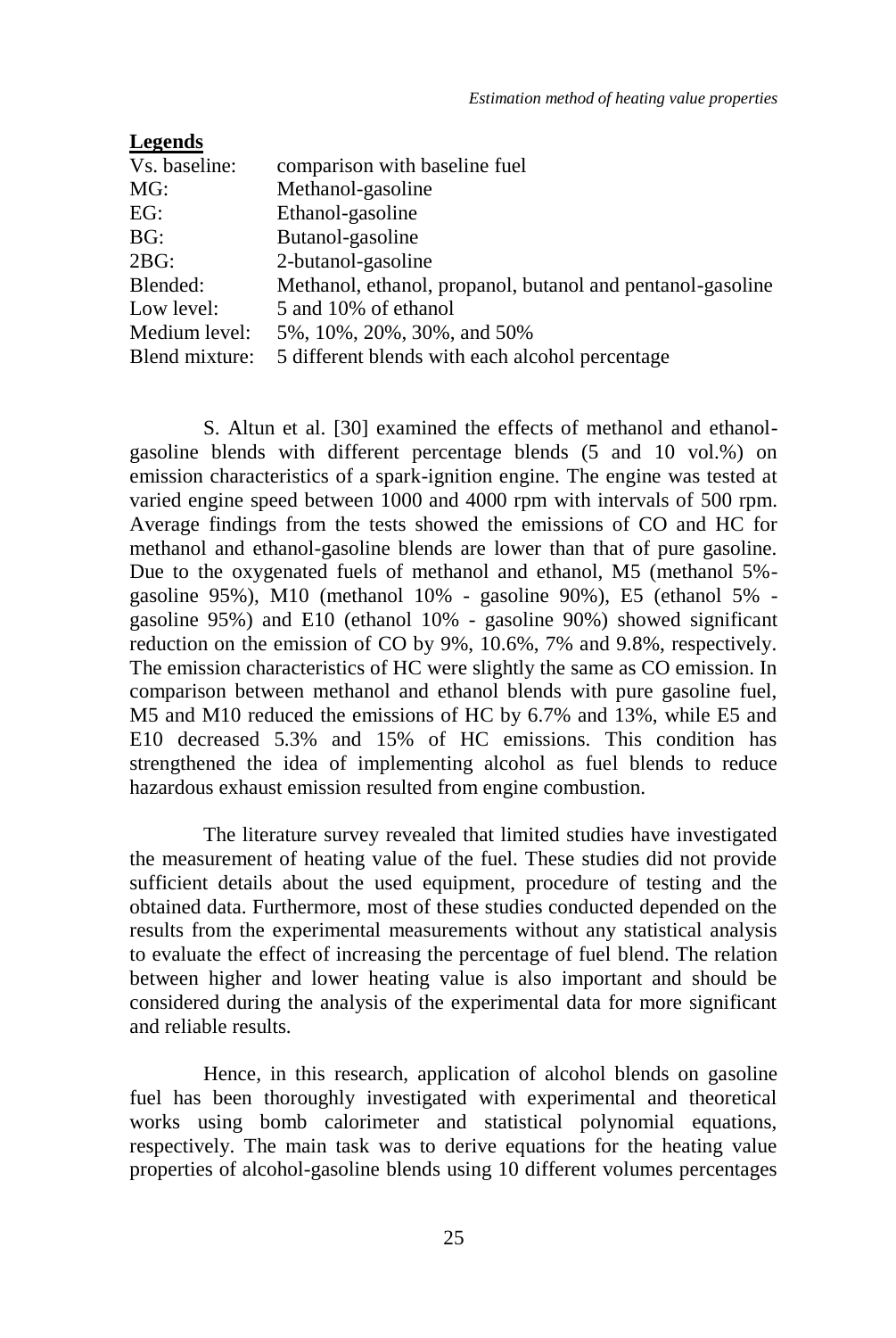(2.5, 5.0, 7.5, 10.0, 12.5, 15.0, 17.5, 20.0, 22.5 and 25.0 %). Variations of volume percentages (0-25%) were selected as it has been investigated as the optimal ranges of fuel blending for alcohol-gasoline blends [22, 26]. The polynomial equations with regressions were analysed to predict and observe the precision of each volume percentage selected. Validation of the results was then conducted by analysing the percentage error of each data.

## **Material and Equipment**

### **Fuel Preparation**

In this experimental study, methanol, ethanol and butanol have been blended with gasoline fuel at 2.5%, 5%, 7.5%, 10%, 12.5%, 15%, 17.5%, 20%, 22.5% and 25%. The blending processes were conducted using magnetic stirrer with continuous stirring at a temperature of  $22\n-24\n^{\circ}\text{C}$  to verify the homogeneity of the fuel blends [31]. Preparation must be done in a short period before starting the experiment to avoid separation process due to the higher latent heat of vaporization of the alcohol as shown in table 2. Besides that, alcohol fuels have higher octane number than that of gasoline fuel. Octane number is the main parameter to assess the anti-knock resistance [32]. The presence of oxygen molecule in alcohol fuel promotes a complete combustion process and reduces the hydrogen and carbon contents [33, 34].

| <b>Table 2. Froperties Of Tuels 133-361</b> |                |                    |            |             |  |  |  |
|---------------------------------------------|----------------|--------------------|------------|-------------|--|--|--|
| Properties                                  | Gasoline       | Methanol           | Ethanol    | Iso-butanol |  |  |  |
| Molecular formula                           | $C_5 - C_{12}$ | CH <sub>3</sub> OH | $C_2H_5OH$ | $C_4H_9OH$  |  |  |  |
| Oxygen content $(\%)$                       |                | 49.9               | 34.7       | 21.6        |  |  |  |
| Density $(kg/m^3)$                          | 737            | 792                | 790        | 810         |  |  |  |
| Octane number                               | 95             | 109                | 108        | 90          |  |  |  |
| Latent heat of vaporization                 | 305            | 1103               | 840        | 716         |  |  |  |
| Lower heating value (MJ/kg)                 | 43.9           | 20.1               | 26.0       | 33.0        |  |  |  |

Table 2<sup>.</sup> Properties of fuels [25-28]

### **Experimental Setup**

In the preparation of the fuel blends, proper experimental equipment and procedures were set up in a test room. The heating value of fuel was measured using IKA C 200 bomb calorimeter in accordance to ASTM-D240, DIN 51900 and ISO 1928.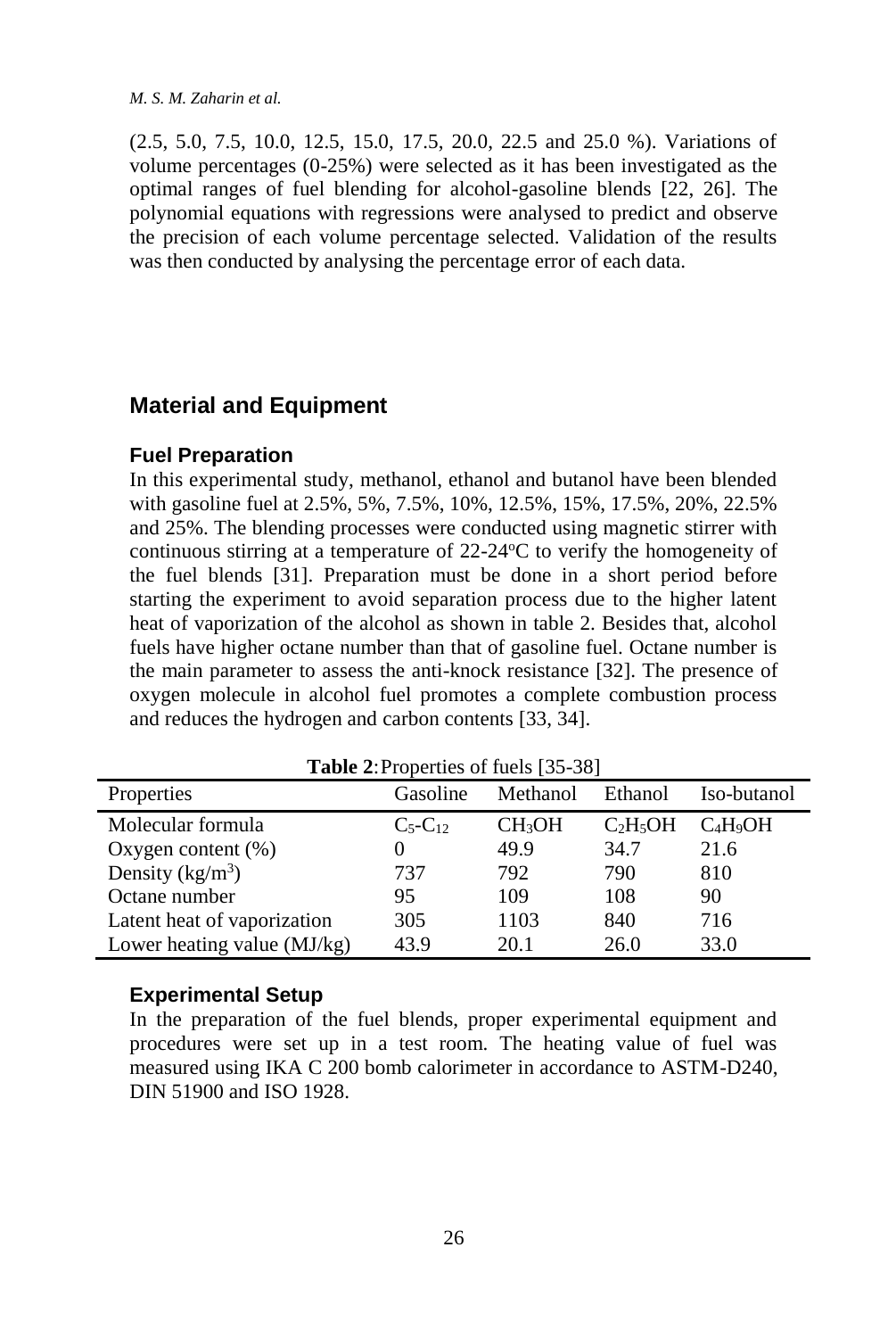

a)



**Fig. 1**: Heating value test; **(a)** Experimental setup **(b)** Flowchart of the experiment

Figure 1(a) depicts the experimental setup of the heating value test which consists of refrigerant water bath, oxygen station, analytical balancer and bomb calorimeter. Refrigerant water bath was used to keep the water temperature at the initial value of  $15^{\circ}$ C. Each fuel blend sample was weighed using analytical balancer before being inserted into a high pressure vessel. The vessel was pressurized at 30 bar of oxygen gas for neat closure of the vessel lid. Figure 1(b) shows the process to perform the heating value experiment with analyzation of data as the final process.

#### **Data Analysis**

Analysis of each fuel blend (methanol, ethanol and iso-butanol) data was conducted using the statistical polynomial equation of lower heating value against volume percentage of alcohol. The resulting polynomial equation was utilized to estimate the highest lower heating value of each alcohol-gasoline blend. Microsoft Excel 2010 was used for data analysis as well as the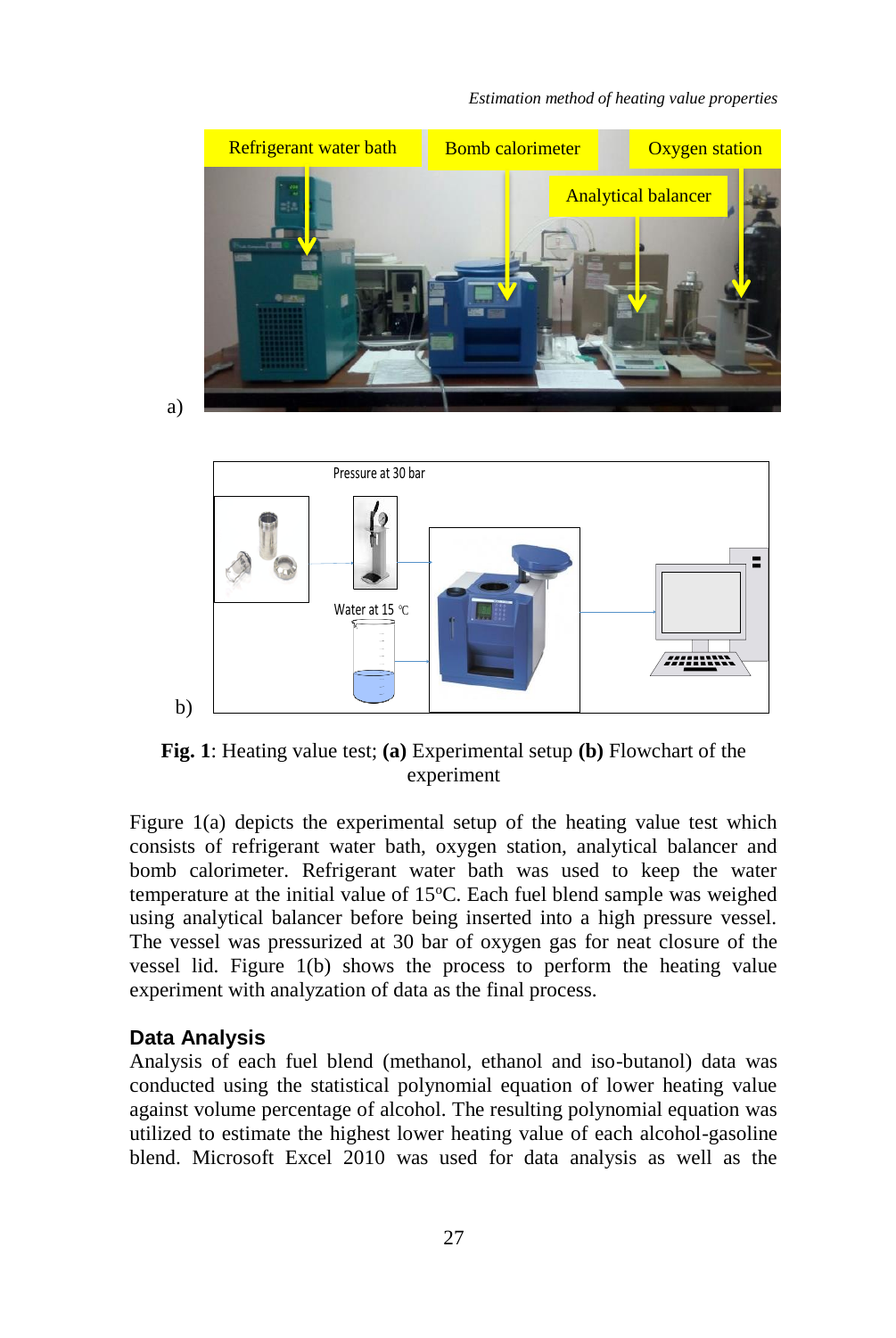calculation for predicting lower heating value at certain volume percentage. The highest order for the polynomial equation was two with the coefficient of determination;  $\mathbb{R}^2$  showing the best result suitable to predict the behaviour of lower heating value. Statistical polynomial equation was derived as below:

 $y = a_2 x^2 + a_1 x + a_0$  (5) Which  $v =$  Response  $x =$  Correlated factor  $a_0 \dots a_n$  = Coefficient of regression

Three parameters were used in this literature to analyse error and evaluate the heating values; average absolute error (AAE), average bias error (ABE) and coefficient of determination  $(R^2)$  [39]. The parameters are defined as follows:

$$
\text{AAE:} \\
\frac{1}{n}\sum_{i=1}^{n} \left| \frac{h_e - h_m}{h_m} \right| \times 100\%
$$
\n<sup>(6)</sup>

$$
\text{ABE:} \\
\frac{1}{n} \sum_{i=1}^{n} \left( \frac{h_e - h_m}{h_m} \right) \times 100\% \tag{7}
$$

 $\mathbb{R}^2$ :

 $\lambda = -$ 

$$
1 - \sum_{i=1}^{n} \frac{(h_e - h_m)^2}{(\overline{h_m} - h_m)^2} \tag{8}
$$

Which  $h_e$  = Estimated value of HHV  $h_m$  = Measured value of HHV  $\overline{h_m}$  = Measured average value of HHV

## **Results and Discussions**

#### **Heating value of alcohol-gasoline blends**

Heating value for alcohol-gasoline blends have been varied based on the type of alcohol and volume percentage of the blends. Figure 2 depicts the variations of heating value on volume percentage of alcohol, in which the overall result shows that iso-butanol-gasoline blends have the highest lower heating value at 2.5 vol.% with 44.16 MJ/kg than those of methanol and ethanol-gasoline blends. This is due to the higher heating value of iso-butanol (33.0 MJ/kg) compared to that of methanol and ethanol (20.1 and 26.0 respectively) as listed in table 2. Further blending of alcohols have reduced the lower heating value of pure gasoline with 44.23 MJ/kg as low as 0.158% for 2.5 vol.% of iso-butanol-gasoline blend which is due to the lower alcohol heating value compared to baseline gasoline. The highest result of lower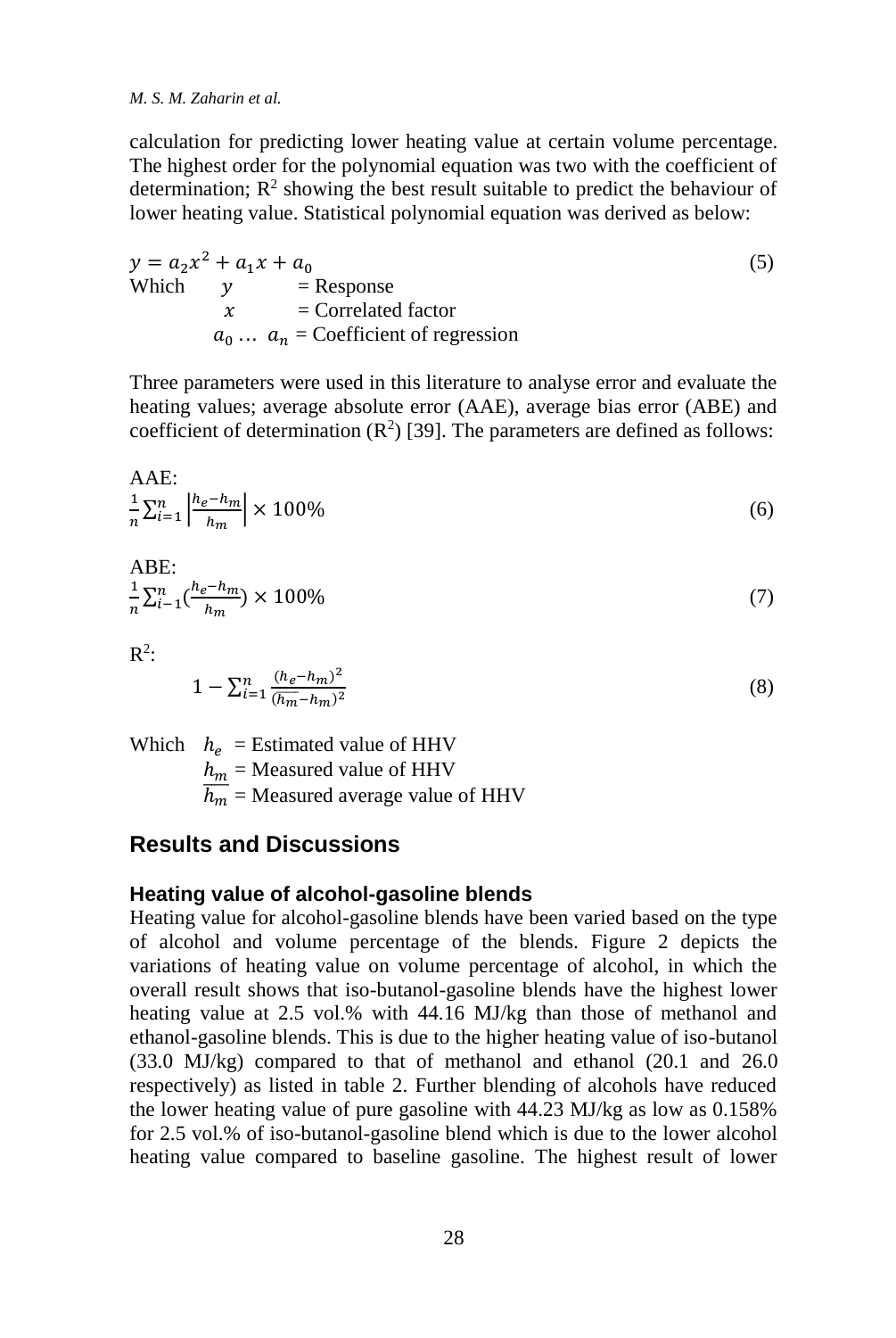heating value for ethanol-gasoline blends were obtained at 2.5 vol.% with 43.96 MJ/kg. It is generally higher than overall vol.% of methanol-gasoline blends, in which the highest value of the latter was obtained at 5.0 vol.% with 43.03 MJ/kg.



**Fig. 2**: LHV of alcohol-gasoline blends at different volume percentage, %

Several factors can be attributed to the results obtained such as the carbon chain of alcohol. Iso-butanol has higher carbon chain with fourcarbon structures compared to those of methanol and ethanol which has one and two carbon structures, respectively [40]. Thus, with a larger number of carbon structure for iso-butanol, it enhances the energy content of gasolineiso-butanol blends. Iso-butanol also offers another advantage over methanol and ethanol as it has lower heat of vaporization, as shown in table 2, to improve the cold-start condition of the engine [41].

### **Statistical polynomial equation with regressions**

Polynomial equations from alcohol-gasoline blends were plotted in figure 3 (a, b and c). The equations were developed to correlate the heating value with volume percentage of alcohol-gasoline blends of 10 data for each set of alcohol blends and those correlations produced coefficient of determination,  $\mathbb{R}^2$  of above 0.5. Between those blends, iso-butanol-gasoline blends have the lowest  $R^2$  with 0.692, compared to 0.9445 and 0.9691 for methanol and ethanol respectively. These values of  $\mathbb{R}^2$  were employed as a comprehensive parameter for the accuracy of the correlation.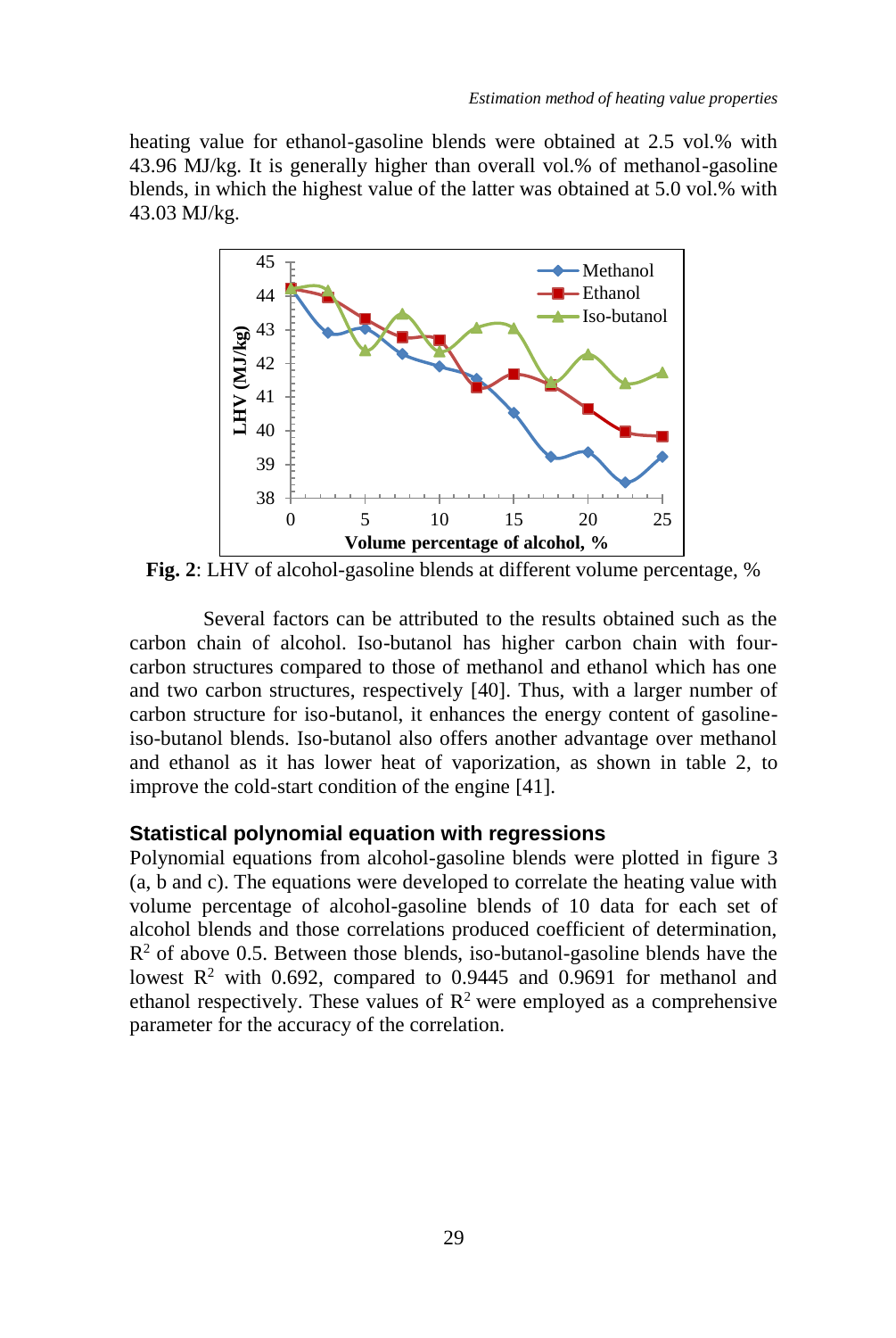

**Fig. 3**: Comparison of polynomial equation for LHV of **(a)** Methanolgasoline, **(b)** Ethanol-gasoline and **(c)** Iso-butanol-gasoline blends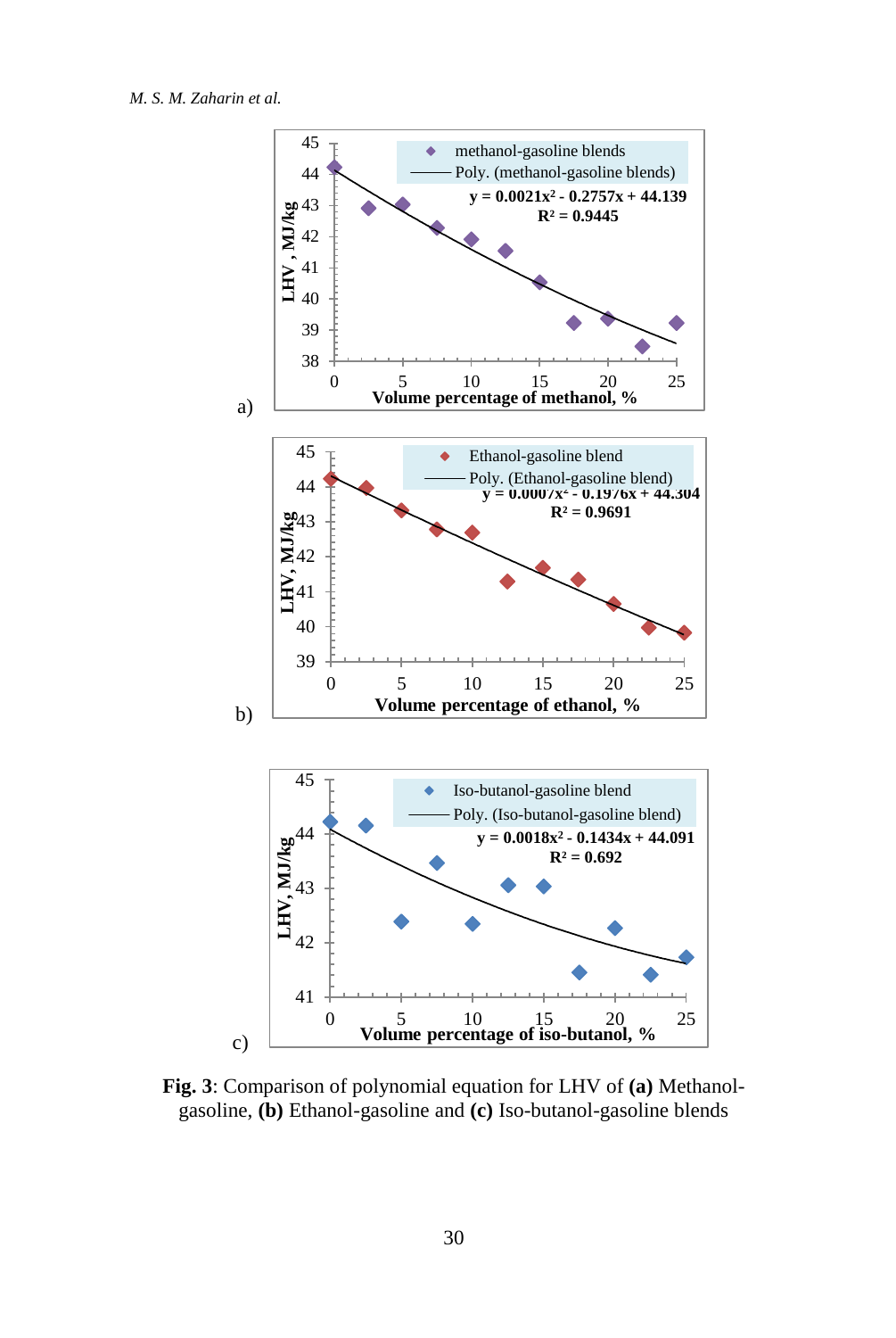# **Validations of polynomial equations**

After the derivation of estimation models for the heating value of alcoholgasoline blends, average absolute errors (AAE) and average bias errors (ABE) were analysed at each model as in Table 3. These models exhibit higher accuracy of estimation methods in which the values of AAE were small. Thus, it shows that the bias of the correlation for these models was narrowed. In viewing the value of ABE, the positive value determines the overestimation of the response while the negative values show that the response was underestimated [42].

| gasonne pienus |        |           |        |                |           |          |  |
|----------------|--------|-----------|--------|----------------|-----------|----------|--|
| <b>Alcohol</b> | a2     | a1        | a0     | $\mathbf{R}^2$ | $AAE, \%$ | ABE, $%$ |  |
| Methanol       | 0.0021 | $-0.2757$ | 44.139 | 0.9445         | 0.9355    | 0.0021   |  |
| <b>Ethanol</b> | 0.0007 | $-0.1976$ | 44.304 | 0.9691         | 0.438     | 0.014    |  |
| Iso-           | 0.0018 | $-0.1434$ | 44.091 | 0.692          | 1 1604    | 0.0612   |  |
| butanol        |        |           |        |                |           |          |  |

**Table 3**: Estimated model and statistic parameters for variations of alcoholgasoline blends

The text starts in the immediately following line. Leave one blank line before each secondary heading.

# **Conclusions**

In this study, estimation method of higher heating value properties on variation of alcohol-gasoline blends and volume percentage were suggested for the purpose of fuel blending selections. Comparison of estimated heating value with the measured heating value has been examined with the fundamental statistical parameters such as AAE, ABE and coefficient of determination,  $\mathbb{R}^2$ . With high values of  $\mathbb{R}^2$  and low percentages of AAE and ABE for all derived models, a non-linear relationship has been suggested for heating value of each fuel blend according to statistical polynomial regressions with the highest order of two. Polynomial equations derived are expected to be highly accurate in estimating the blended fuel heating value as the coefficients of determination,  $R^2$  obtained for the methanol, ethanol and iso-butanol blends were 0.9445, 0.9691 and 0.692, respectively. The estimation model is suggested to be used as it produces highly accurate and precise results for the alcohol-gasoline blends. This estimation method would help the researchers to easily obtain accurate and precise data for the heating value of alcohol-gasoline blends within the selected volume percentages which will be helpful in the studies of engine performance investigation.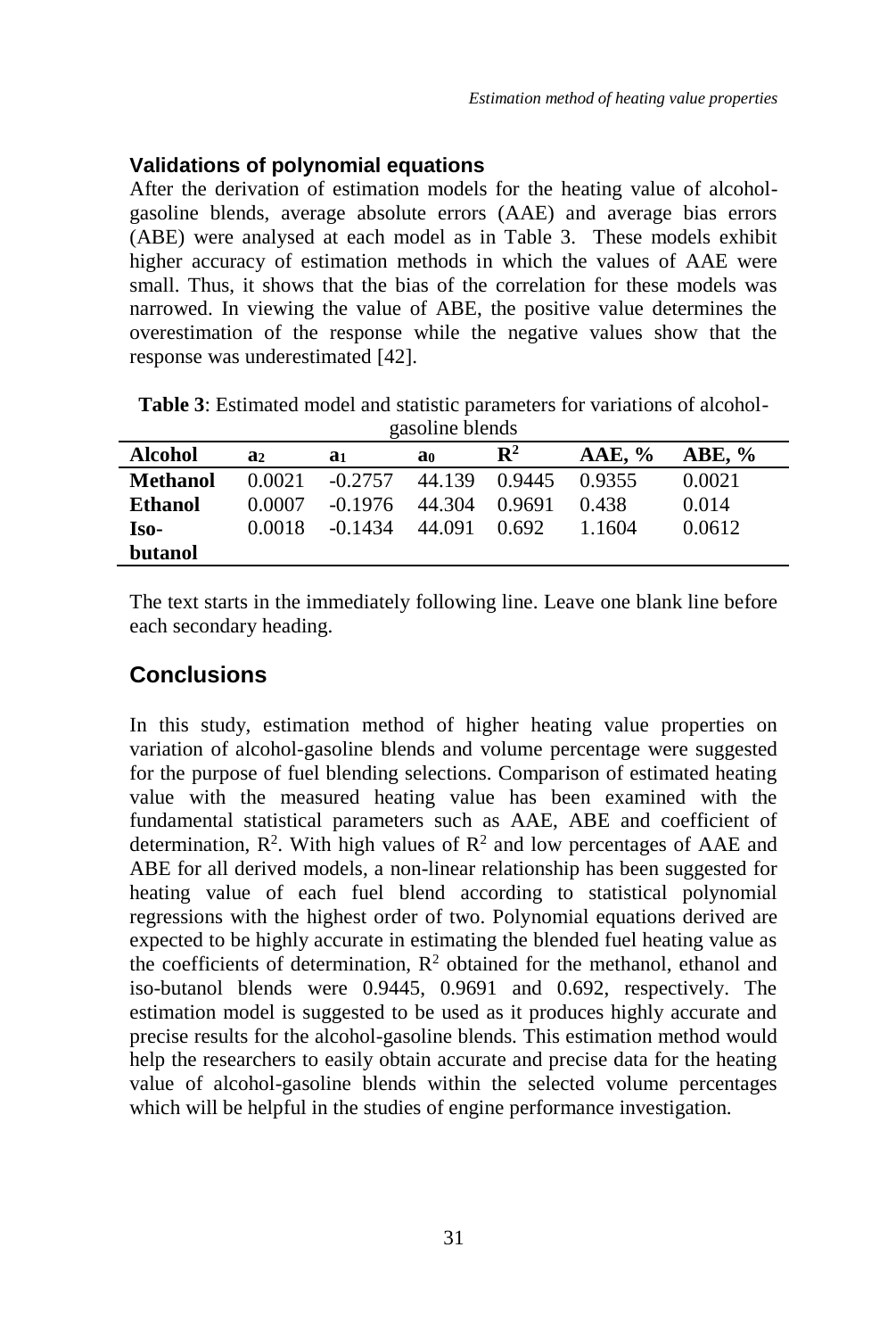# **Acknowledgement**

The authors of this paper would like to express their sincere gratitude to Universiti Teknologi MARA (UiTM) for the opportunity to trigger this research and Fundamental Research Grant Scheme (FRGS) from the Malaysian Higher Education Department (Grant No. 600-RMI/FRGS 5/3 (79/2015)) for the financial support.

# **References**

- [1] T. Gouw and J. Vlugter, "Physical properties of fatty acid methyl esters. I. Density and molar volume," *Journal of the American Oil Chemists' Society,* vol. 41, pp. 142-145, 1964.
- [2] J. Smittenberg and D. Mulder, "Relations between refraction, density and structure of series of homologous hydrocarbons. I. Empirical formulae for refraction and density at 20° C of n. alkanes and n. alpha‐alkenes," *Recueil des Travaux Chimiques des Pays-Bas,*  vol. 67, pp. 813-825, 1948.
- [3] C. A. Allen, K. Watts, R. Ackman, and M. Pegg, "Predicting the viscosity of biodiesel fuels from their fatty acid ester composition," *Fuel,* vol. 78, pp. 1319-1326, 1999.
- [4] L. Grunberg and A. H. Nissan, "Mixture law for viscosity," *Nature,*  vol. 164, pp. 799-800, 1949.
- [5] C. Sheng and J. L. T. Azevedo, "Estimating the higher heating value of biomass fuels from basic analysis data," *Biomass and Bioenergy,*  vol. 28, pp. 499-507, 2005.
- [6] A. Astm, "d240-09 standard test method for heat of combustion of liquid hydrocarbon fuels by bomb calorimeter," *Annual Book of ASTM Standards,* vol. 5, pp. 117-124, 2007.
- [7] H. L. Choi, S. I. A. Sudiarto, and A. Renggaman, "Prediction of livestock manure and mixture higher heating value based on fundamental analysis," *Fuel,* vol. 116, pp. 772-780, 2014.
- [8] C.-Y. Yin, "Prediction of higher heating values of biomass from proximate and ultimate analyses," *Fuel,* vol. 90, pp. 1128-1132, 2011.
- [9] A. Friedl, E. Padouvas, H. Rotter, and K. Varmuza, "Prediction of heating values of biomass fuel from elemental composition," *Analytica Chimica Acta,* vol. 544, pp. 191-198, 2005.
- [10] A. J. Callejón-Ferre, J. Carreño-Sánchez, F. J. Suárez-Medina, J. Pérez-Alonso, and B. Velázquez-Martí, "Prediction models for higher heating value based on the structural analysis of the biomass of plant remains from the greenhouses of Almería (Spain)," *Fuel,*  vol. 116, pp. 377-387, 2014.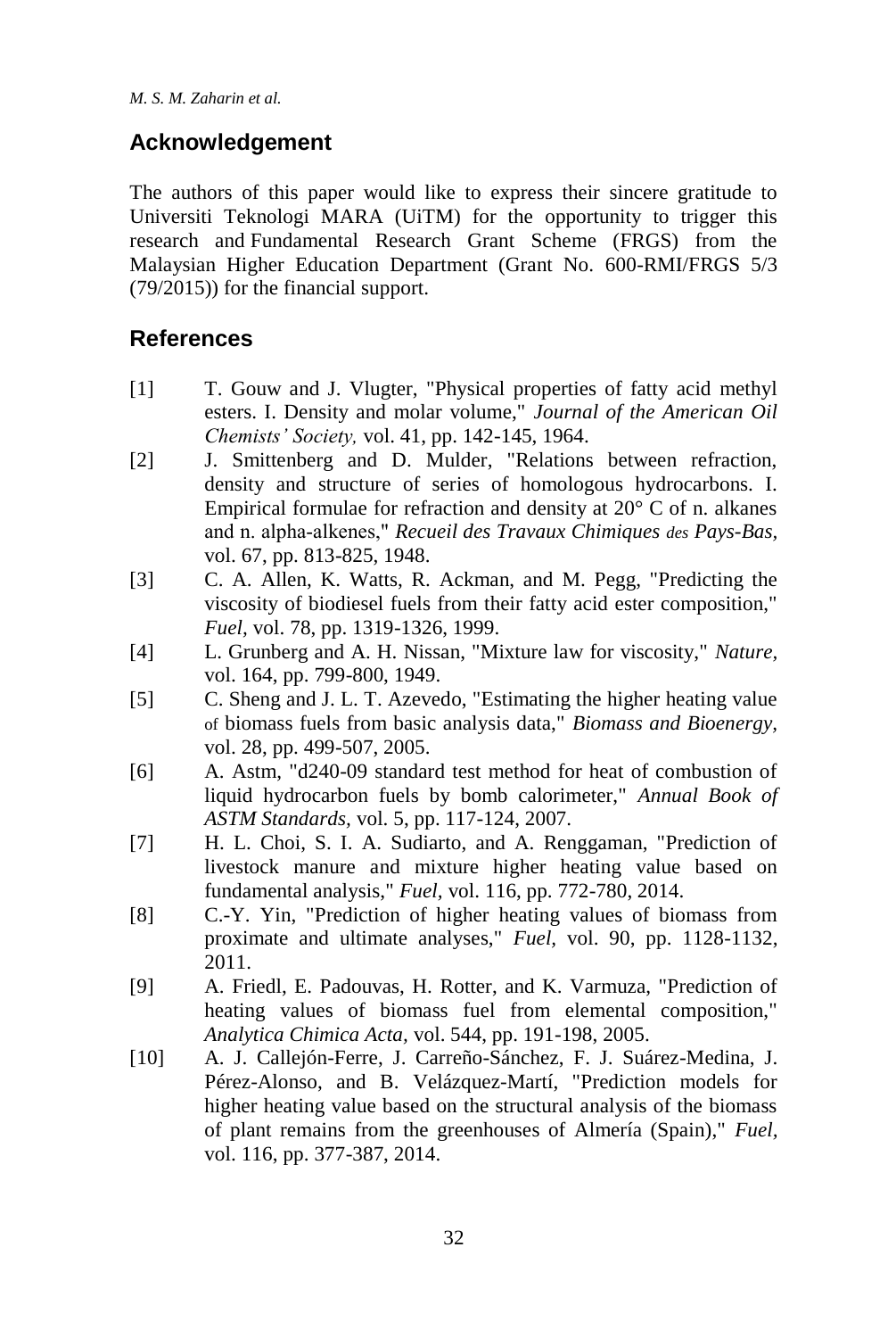- [11] S. Kathiravale, "Modeling the heating value of Municipal Solid Waste<sup>\*</sup>," *Fuel*, vol. 82, pp. 1119-1125, 2003.
- [12] B. Jenkins and J. Ebeling, "Correlation of physical and chemical properties of terrestrial biomass with conversion," 1985.
- [13] D. A. Tillman, *Wood as an energy resource*: Elsevier, 2012.
- [14] S. Phuangwongtrakul, W. Wechsatol, T. Sethaput, K. Suktang, and S. Wongwises, "Experimental study on sparking ignition engine performance for optimal mixing ratio of ethanol–gasoline blended fuels," *Applied Thermal Engineering,* vol. 100, pp. 869-879, 2016.
- [15] C. Ji, P. Xu, S. Wang, Y. Feng, T. Su, M. Yu*, et al.*, "Reducing HC emissions from a gasoline engine at the starting conditions through activated carbon adsorption," *Applied Thermal Engineering,* vol. 112, pp. 124-132, 2017.
- [16] M. Koç, Y. Sekmen, T. Topgül, and H. S. Yücesu, "The effects of ethanol–unleaded gasoline blends on engine performance and exhaust emissions in a spark-ignition engine," *Renewable Energy,*  vol. 34, pp. 2101-2106, 2009.
- [17] H. Sharudin, N. R. Abdullah, A. M. I. Mamat, O. M. Ali, and R. Mamat, "An overview of spark ignition engine operating on lowerhigher molecular mass alcohol blended gasoline fuels," *Jurnal Teknologi,* vol. 76, pp. 101-105, 2015.
- [18] H. Sharudin, N. R. Abdullah, G. Najafi, R. Mamat, and H. H. Masjuki, "Investigation of the effects of iso-butanol additives on spark ignition engine fuelled with methanol-gasoline blends," *Applied Thermal Engineering,* vol. 114, pp. 593-600, 2017.
- [19] M. S. M. Zaharin, N. R. Abdullah, G. Najafi, H. Sharudin, and T. Yusaf, "Effects of physicochemical properties of biodiesel fuel blends with alcohol on diesel engine performance and exhaust emissions: A review," *Renewable and Sustainable Energy Reviews,*  vol. 79, pp. 475-493, 2017.
- [20] M. Zaharin, N. Abdullah, M. I. Dahalan, H. Sharudin, A. Asiah, and M. Beriache, "Experimental Study on the Effects of Methanol and Ethanol on Gasoline Engine Performance and Exhaust Emissions," 2017.
- [21] S. Iliev, "A Comparison of Ethanol and Methanol Blending with Gasoline Using a 1-D Engine Model," *Procedia Engineering,* vol. 100, pp. 1013-1022, 2015.
- [22] I. M. Yusri, R. Mamat, W. H. Azmi, G. Najafi, N. A. C. Sidik, and O. I. Awad, "Experimental investigation of combustion, emissions and thermal balance of secondary butyl alcohol-gasoline blends in a spark ignition engine," *Energy Conversion and Management,* vol. 123, pp. 1-14, 2016.
- [23] C. Tornatore, L. Marchitto, G. Valentino, F. E. Corcione, and S. S. Merola, "Optical diagnostics of the combustion process in a PFI SI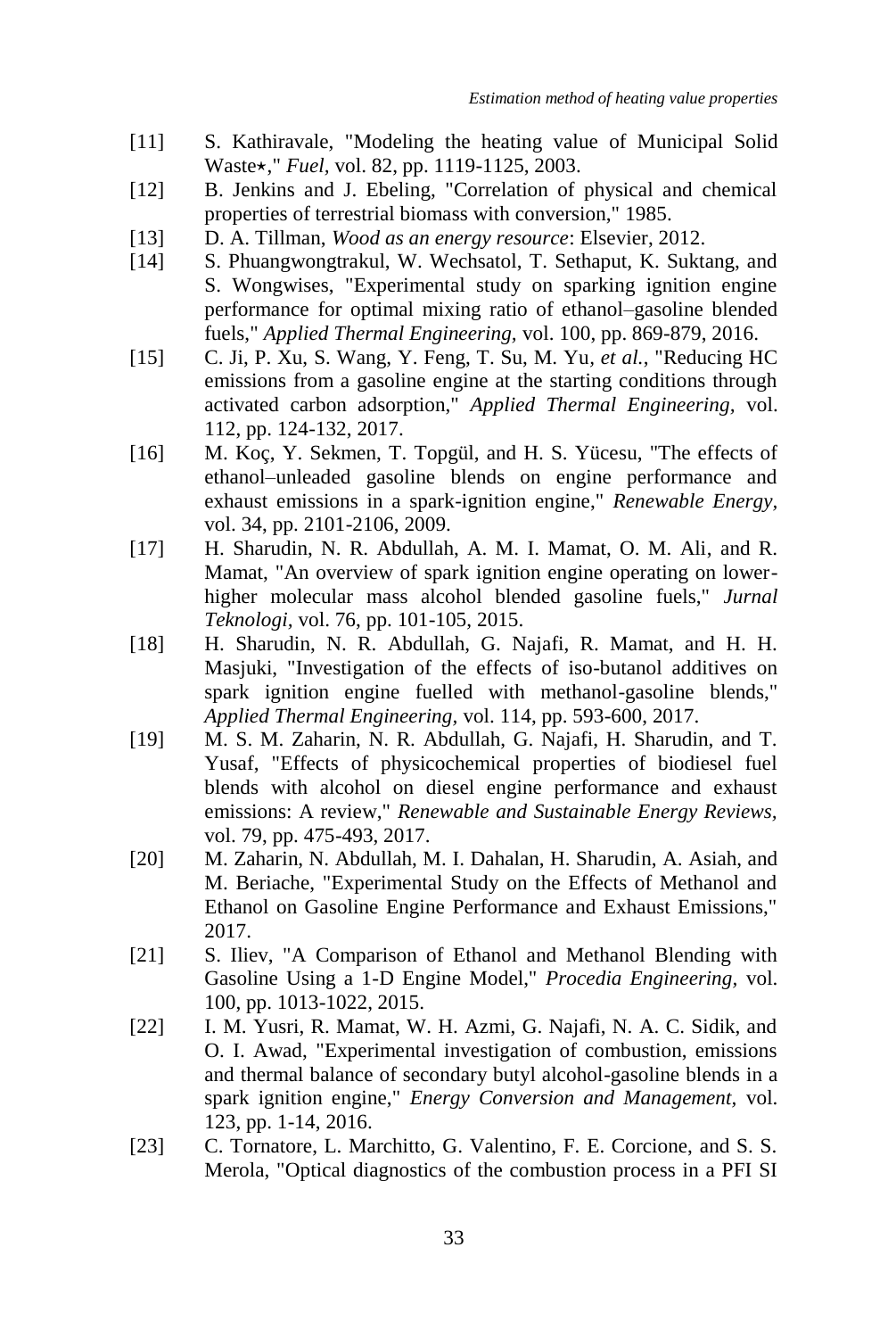boosted engine fueled with butanol–gasoline blend," *Energy,* vol. 45, pp. 277-287, 2012.

- [24] I. Gravalos, D. Moshou, T. Gialamas, P. Xyradakis, D. Kateris, and Z. Tsiropoulos, "Emissions characteristics of spark ignition engine operating on lower–higher molecular mass alcohol blended gasoline fuels," *Renewable Energy,* vol. 50, pp. 27-32, 2013.
- [25] A. O. Hasan, A. Abu-Jrai, A. a. H. Al-Muhtaseb, A. Tsolakis, and H. Xu, "HC, CO and NOx emissions reduction efficiency of a prototype catalyst in gasoline bi-mode SI/HCCI engine," *Journal of Environmental Chemical Engineering,* 2016.
- [26] N. R. Abdullah, M. S. M. Zaharin, A. M. I. Mamat, M. R. M. Nawi, and H. Sharudin, "Effects of Ethanol Blends on Gasoline Engine Performance and Exhaust Emissions," *Jurnal Teknologi,* vol. 76, pp. 107-112, 2015.
- [27] Y. Yacoub, R. Bata, and M. Gautam, "The performance and emission characteristics of C1-C5 alcohol-gasoline blends with matched oxygen content in a single-cylinder spark ignition engine," *Proceedings of the Institution of Mechanical Engineers, Part A: Journal of Power and Energy,* vol. 212, pp. 363-379, 1998.
- [28] S. Liu, E. R. Cuty Clemente, T. Hu, and Y. Wei, "Study of spark" ignition engine fueled with methanol/gasoline fuel blends," *Applied Thermal Engineering,* vol. 27, pp. 1904-1910, 2007.
- [29] B. Deng, J. Fu, D. Zhang, J. Yang, R. Feng, J. Liu*, et al.*, "The heat release analysis of bio-butanol/gasoline blends on a high speed SI (spark ignition) engine," *Energy,* vol. 60, pp. 230-241, 2013.
- [30] S. Altun, H. F. Oztop, C. Oner, and Y. Varol, "Exhaust Emissions of Methanol and Ethanol-Unleaded Gasoline Blends in A Spark Ignition Engine," *Thermal Science,* vol. 17, pp. 291-297, 2013.
- [31] B. R. Moser, "Fuel property enhancement of biodiesel fuels from common and alternative feedstocks via complementary blending," *Renewable Energy,* vol. 85, pp. 819-825, 2016.
- [32] H. Wei, D. Feng, M. Pan, J. Pan, X. Rao, and D. Gao, "Experimental investigation on the knocking combustion characteristics of n-butanol gasoline blends in a DISI engine," *Applied Energy,* vol. 175, pp. 346-355, 2016.
- [33] O. M. Ali, R. Mamat, N. R. Abdullah, and A. A. Abdullah, "Analysis of blended fuel properties and engine performance with palm biodiesel–diesel blended fuel," *Renewable Energy,* vol. 86, pp. 59-67, 2016.
- [34] M. Mofijur, M. G. Rasul, J. Hyde, A. K. Azad, R. Mamat, and M. M. K. Bhuiya, "Role of biofuel and their binary (diesel–biodiesel) and ternary (ethanol–biodiesel–diesel) blends on internal combustion engines emission reduction," *Renewable and Sustainable Energy Reviews,* vol. 53, pp. 265-278, 2016.